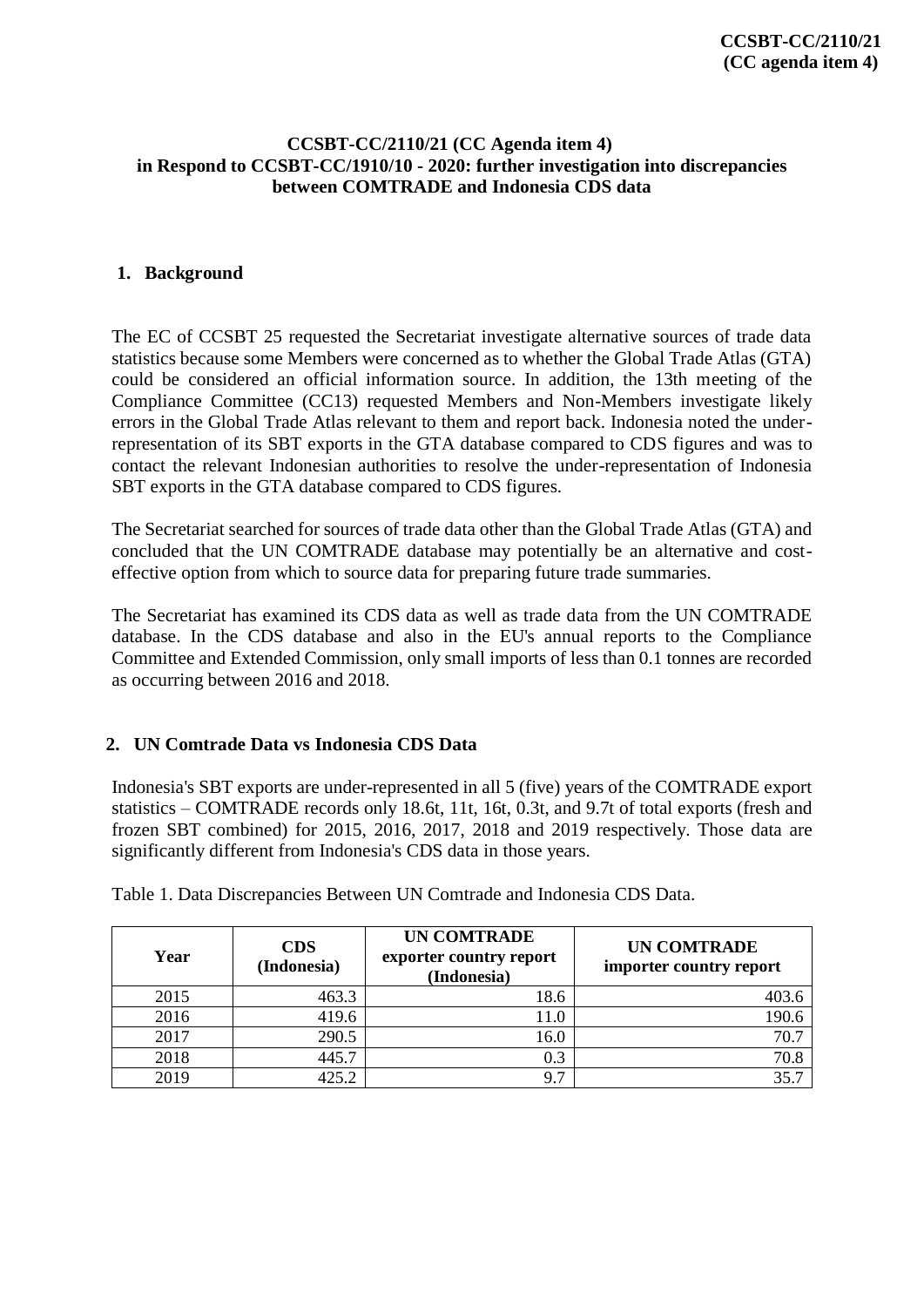## **3. Further investigation into discrepancies between COMTRADE and Indonesia CDS data**

## **a. HS Code for Tuna Product**

Harmonized Commodity Description and Coding System, also known as Harmonized System (HS) is "a multipurpose international product nomenclature". HS Code is based on the International Convention on the Harmonized Commodity Description and Coding System established by the WCO and ratified by almost all of the countries since January 1<sup>st</sup>, 1988. Indonesia itself is a contracting party in the International Convention on The Harmonized Commodity Description and Coding System.

This convention regulates the classification structure for trade goods in the form of groups based on post and sub-post and completed with general requirement to interpret and to make notification. HS Code is used for the purposes related to the tariff, statistics, rules of origin, trade negotiation, surveillance for import/export commodities, and other related purposes. The Classification Structure for HS Code in Indonesia is stipulated in PMK 06/PMK.010/2017 on the Classification of Commodity and Import Duty Rate.

Based on the International Convention on the Harmonized Commodity Description and Coding System, there are 19 HS Codes related to tuna and skipjack products. There are 3 (three) codes that are specifically used for southern bluefin tuna products:

(1) 03019500 (Southern bluefin tunas (*Thunnus maccoyii, live fish*), (2) 03023600 (Southern bluefin tunas (*Thunnus maccoyii*), fresh or chilled), and (3) 03034600 (Southern bluefin tunas (*Thunnus maccoyii*), frozen). Meanwhile, there are 17 HS Codes that are often used for tuna products in Indonesia, as explained in detail in Table 2.

| N <sub>0</sub> | <b>HS Code</b> | <b>INFORMATION</b>                                                                   |
|----------------|----------------|--------------------------------------------------------------------------------------|
|                | 2017           |                                                                                      |
| 1              | 03023100       | Albacore or longfinned tunas (Thunnus alalunga), fresh or chilled.                   |
|                |                |                                                                                      |
| $\overline{2}$ | 03023200       | Yellowfin tunas (Thunnus albacares), fresh or chilled                                |
| 3              | 03023300       | Skipjack or stripe-bellied bonito ( <i>Euthynnus</i> ( <i>Katsuwonus</i> ) pelamis), |
|                |                | fresh or chilled                                                                     |
| $\overline{4}$ | 03023400       | Bigeye tunas ( <i>Thunnus obesus</i> ), fresh or chilled                             |
| 5              | 03023600       | Southern bluefin tunas (Thunnus maccovii), fresh or chilled                          |
| 6              | 03023900       | Other tunas, fresh or chilled                                                        |
| 7              | 03034100       | Albacore or longfinned tunas ( <i>Thunnus alalunga</i> ), frozen                     |
| 8              | 03034200       | Yellowfin tunas (Thunnus albacares), frozen                                          |
| 9              | 03034300       | Skipjack or stripe-bellied bonito (Euthynnus (Katsuwonus) pelamis),                  |
|                |                | frozen                                                                               |
| 10             | 03034400       | Bigeye tunas ( <i>Thunnus obesus</i> ), frozen                                       |
| 11             | 03034590       | Pacific bluefin tunas (Thunnus orientalis) frozen                                    |
| 12             | 03034600       | Southern bluefin tunas (Thunnus maccoyii), frozen                                    |
| 13             | 03034900       | Other tunas, frozen                                                                  |
| 14             | 03048700       | Frozen fillets of tunas (of the genus <i>Thunnus</i> ) and skipjack or stripe-       |
|                |                | bellied bonito (Euthynnus (Katsuwonus) pelamis)                                      |

**Table 2. List of HS Code for Tuna Products Used by Indonesian Exporters**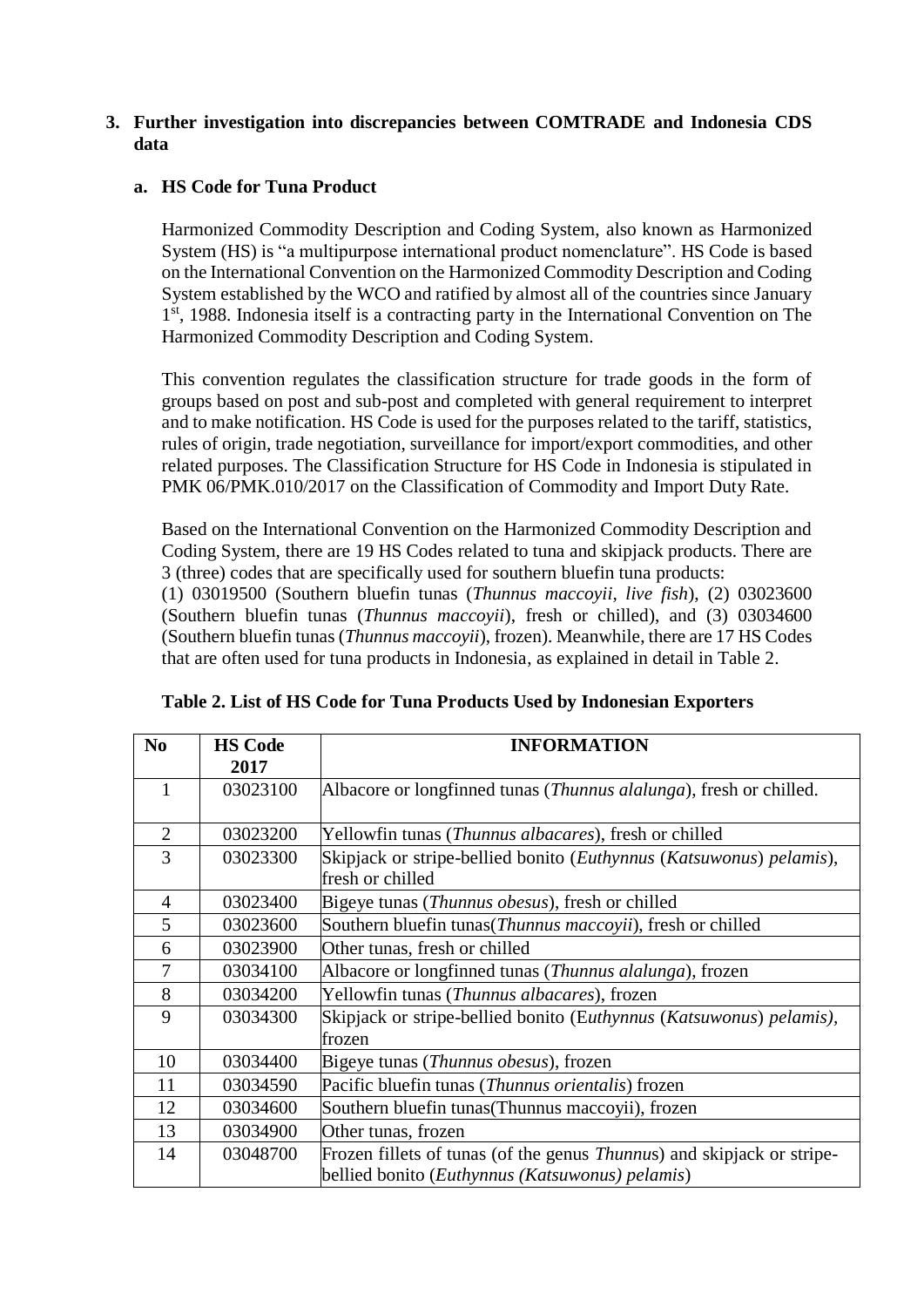| 15 | 16041411 | Tuna, whole or in pieces, but not minced, prepared or preserved, in<br>airtight containers for retail sell. |  |
|----|----------|-------------------------------------------------------------------------------------------------------------|--|
| 16 | 16041419 | Skipjack and bonito (Sarda spp.), whole or in pieces, but not minced,                                       |  |
|    |          | prepared or preserved, in airtight containers for retail sell.                                              |  |
| 17 | 16041490 | Tuna, skipjack and bonito (Sarda spp.), whole or in pieces, but not                                         |  |
|    |          | minced, prepared or preserved, not in airtight containers for retail sell.                                  |  |

### **b. Result of Investigation**

Based on the tracking process on the sources of tuna products export data, it is known that the National Statistics Data is compiled and established by Statistics Indonesia (BPS). The national export data was submitted to the UN Comtrade by BPS. Statistical data for tuna export was derived from the Customs (Bea Cukai) and validated by BPS.

According to further investigation on the data collection, the Customs has a system called Indonesia National Single Window (INSW) which is used by exporter to fulfill the export data information independently. The exporter were identified using HS Codes that are not specifically for Southern Bluefin Tuna (03023600 and 03034600), and there was a possibility that the data was categorized into the system as tuna (*Thunnus*).

BPS then validated the data submitted by the Customs, included adjusting the HS Code with the product description; for example, processed SBT products like fillet, loin, which previously recorded as HS Code 03034600 (Southern bluefin tunas (*Thunnus maccoyii*), frozen) was changed into HS Code 03048700 (Frozen fillets of tunas (of the genus *Thunnus*) and skipjack or stripe-bellied bonito (*Euthynnus (Katsuwonus) pelamis*) and 16041411/ 16041490 (Tuna, whole or in pieces, but not minced, prepared or preserved, in airtight containers for retail sell / Tuna, skipjack, and bonito (Sarda spp.), whole or in pieces, but not minced, prepared or preserved, not in airtight containers for retail sell).

It is also explained that the discrepancies between the Customs Data and CDS Data are because there is a probability that the product is not exported after the CDS document and/or HC is published.

Another possibility of this data discrepancy is the differences in submitting the information which has been done independently by the exporter into the Indonesia National Single Window (INSW). It is presumed that within this process, there are some errors during data input into the system.

#### **4. Conclusion**

a. Based on the investigation process related to some findings, one of them is that there is a mismatch on the categorization for HS Code between the exporters and the BPS, There is a high possibility that the exporter inputs the information of SBT product into the Customs system only as thunnus.